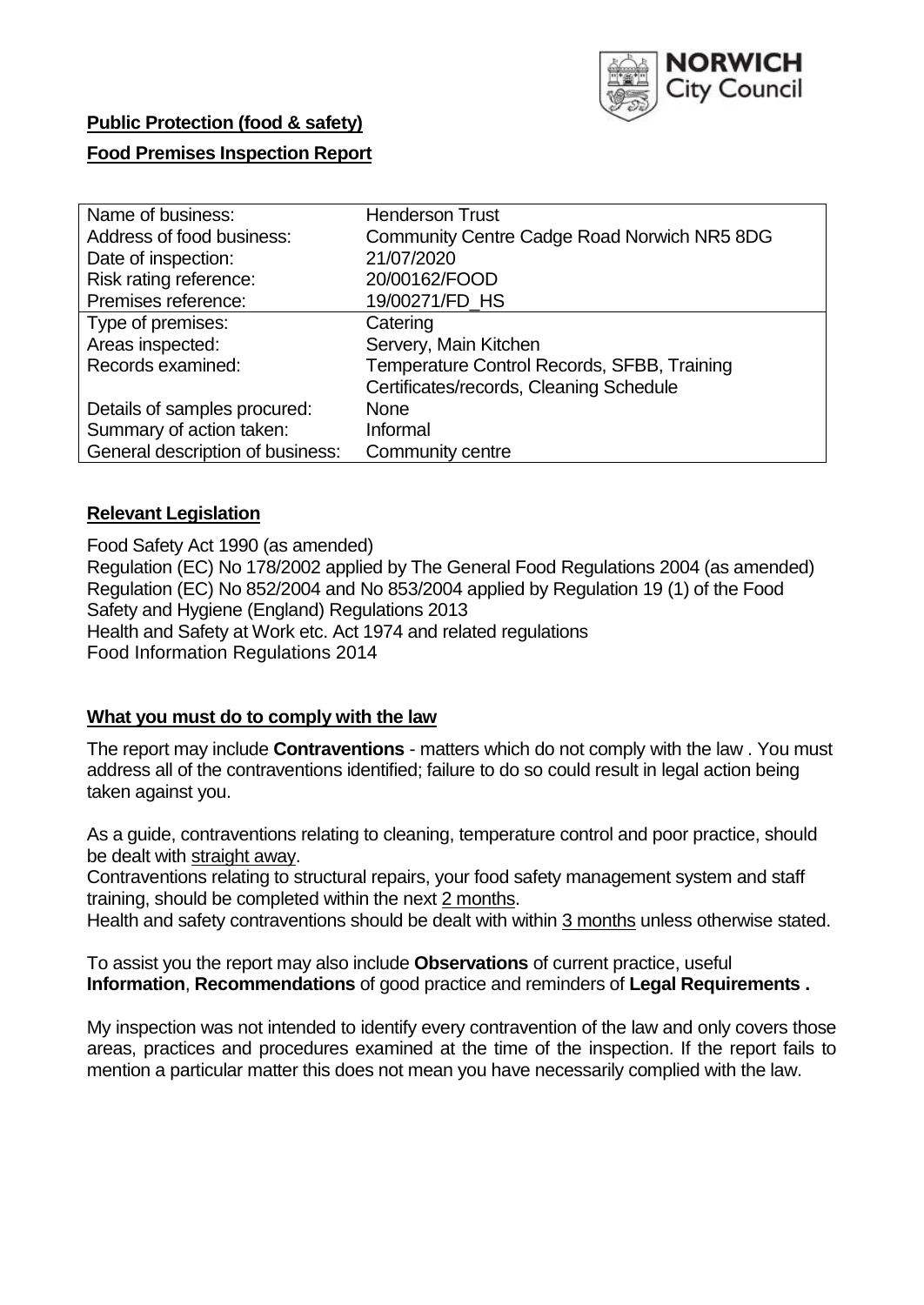# **FOOD SAFETY**

#### **How we calculate your Food Hygiene Rating:**

 The food safety section has been divided into the three areas which you are scored against for the hygiene rating: 1. food hygiene and safety procedures, 2. structural requirements and 3. confidence in management/control procedures. Each section begins with a summary of what was observed and the score you have been given. Details of how these scores combine to produce your overall food hygiene rating are shown in the table.

| <b>Compliance Area</b>                     |          |    |           | <b>You Score</b> |                |    |           |    |          |  |  |
|--------------------------------------------|----------|----|-----------|------------------|----------------|----|-----------|----|----------|--|--|
| Food Hygiene and Safety                    |          |    | $\Omega$  | 5                | 10             | 15 | 20        | 25 |          |  |  |
| <b>Structure and Cleaning</b>              |          |    | $\Omega$  | 5                | 10             | 15 | 20        | 25 |          |  |  |
| Confidence in management & control systems |          |    | 0         | 5.               | 10             | 15 | 20        | 30 |          |  |  |
|                                            |          |    |           |                  |                |    |           |    |          |  |  |
| <b>Your Total score</b>                    | $0 - 15$ | 20 | $25 - 30$ |                  | $35 - 40$      |    | $45 - 50$ |    | > 50     |  |  |
| <b>Your Worst score</b>                    | 5        | 10 |           | 10               | 15             |    | 20        |    |          |  |  |
|                                            |          |    |           |                  |                |    |           |    |          |  |  |
| <b>Your Rating is</b>                      | 5        |    | 3         |                  | $\overline{2}$ |    |           |    | $\Omega$ |  |  |

Your Food Hygiene Rating is 5 - a very good standard



# **1. Food Hygiene and Safety**

 with legal requirements. You have safe food handling practices and procedures and all the Food hygiene standards are high. You demonstrated a very good standard of compliance necessary control measures to prevent cross-contamination are in place. Some minor contraventions require your attention. **(Score 5)** 

## Contamination risks

**Recommendation** Provide separate equipment and utensils designated for use with either raw or ready-to-eat foods, which can be easily identified (e.g. colour coded) and stored and washed separately.

**Information** The FSA has issued guidance on controlling *E.coli* 0157 through:

- the complete separation of raw and ready-to-eat food
- the correct use of wash-hand basins and thorough handwashing
- having dedicated equipment (including complex equipment) for raw and ready-to-eat foods
- thorough 2-stage cleaning and the correct use of sanitisers
- and by controlling the risks posed by soil contaminated vegetables.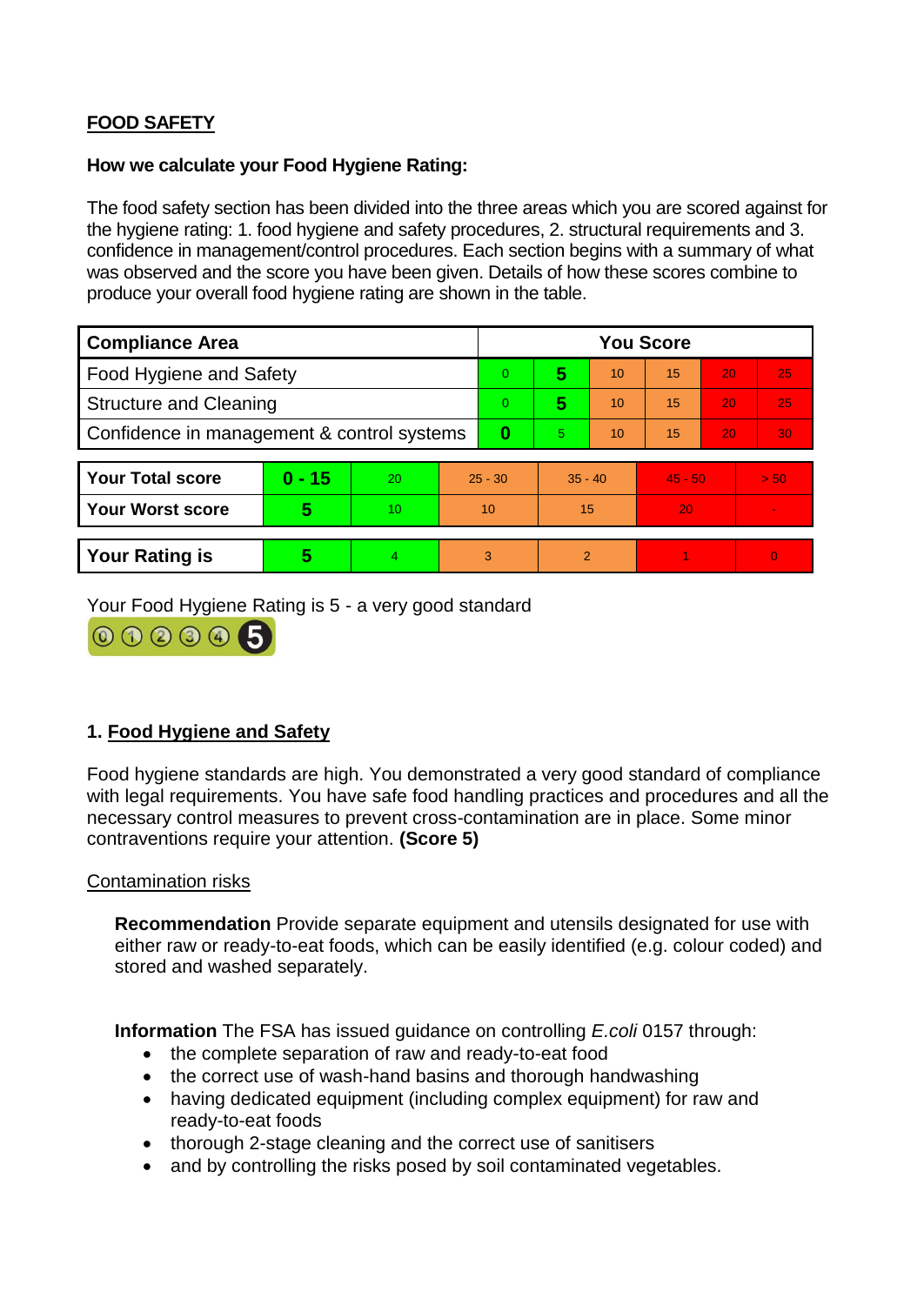Visit: [www.food.gov.uk](http://www.food.gov.uk/) for more information

#### Hand-washing

**Observation** I was pleased to see handwashing was well managed.

#### Personal Hygiene

**Observation** I was pleased to see that standards of personal hygiene were high.

## Temperature Control

 survival by applying appropriate temperature controls at points critical to food safety **Observation** I was pleased to see you were able to limit bacterial growth and/or and that you were monitoring temperatures.

# **2. Structure and Cleaning**

The structure facilities and standard of cleaning and maintenance are all of a good standard and only minor repairs and/or improvements are required. Pest control and waste disposal provisions are adequate. The minor contraventions require your attention. **(Score 5)** 

## Cleaning of Structure

**Contravention** The following structural items were dirty and require more frequent and thorough cleaning:

• the wall near the shutter in the main kitchen

**Observation** The small kitchen had been well maintained and the standard of cleaning was good.

## Cleaning of Equipment and Food Contact Surfaces

**Contravention** The following items are dirty and must be cleaned:

• filters to extraction canopy in main kitchen

 **Observation** You had dedicated equipment for the preparation of raw and ready-to-eat foods.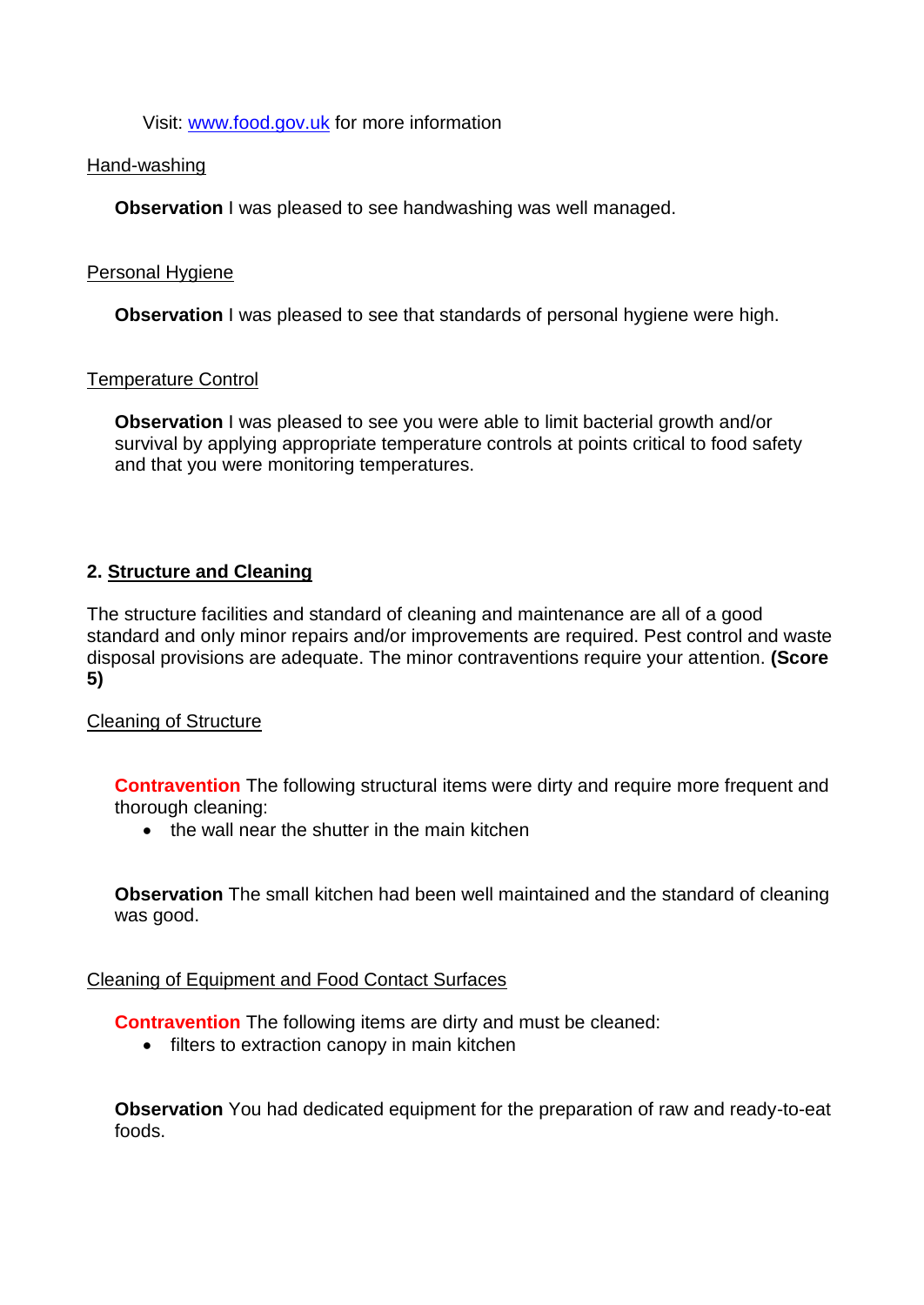## Cleaning Chemicals / Materials / Equipment and Methods

 cleaning materials, methods and equipment were able to minimise the spread of **Observation** I was pleased to see that the premises was kept clean and that your harmful bacteria between surfaces.

#### **Maintenance**

**Contravention** The following had not been suitably maintained and must be repaired or replaced:

- bare brick wall in small kitchen.
- bare plaster to wall in the main kitchen

**Legal requirement** The walls to be sealed or painted to leave an impervious surface which is easy to clean

#### Facilities and Structural provision

 **Observation** I was pleased to see the premises had been well maintained and that adequate facilities had been provided.

#### Pest Control

**Observation** I was pleased to see that the premises was proofed against the entry of pests and that pest control procedures were in place.

## **3. Confidence in Management**

 to food are understood properly controlled managed and reviewed. Your records are A food safety management system is in place and you comply fully with the law. Hazards appropriate and being maintained. All your staff are suitably supervised and trained. You have a very good track record. **(Score 0)** 

#### Type of Food Safety Management System Required

 well. I was confident you had effective control over hazards to food. **Observation** Your SFBB/food safety management system was in place and working

**Observation** You were date labelling perishable foods appropriately and could demonstrate effective control over food spoilage organisms.